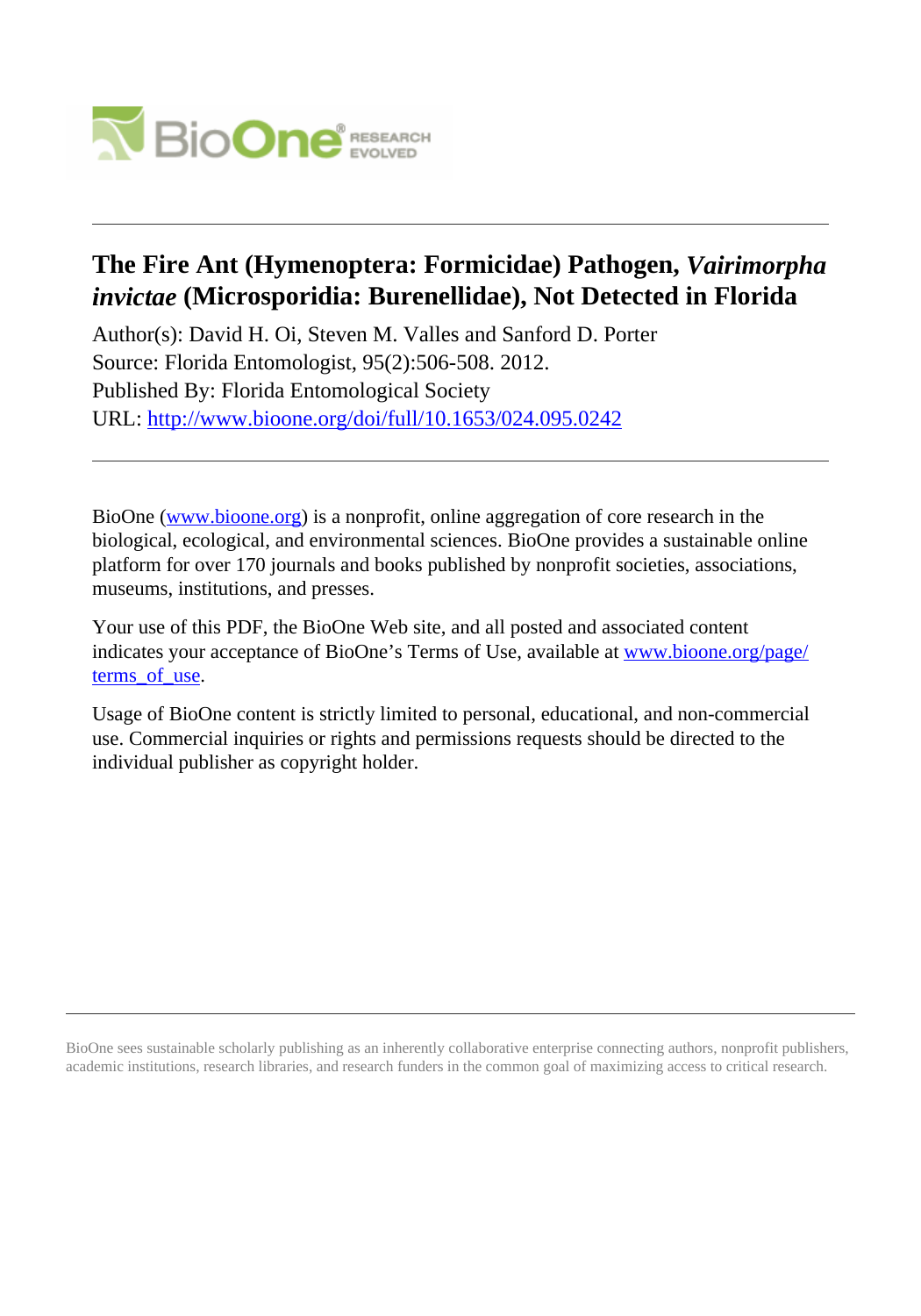# THE FIRE ANT (HYMENOPTERA: FORMICIDAE) PATHOGEN, *VAIRIMORPHA INVICTAE* (MICROSPORIDIA: BURENELLIDAE), NOT DETECTED IN FLORIDA

## David H. Oi\*, Steven M. Valles and Sanford D. Porter USDA-ARS, Center for Medical, Agricultural and Veterinary Entomology, 1600 SW 23rd Drive, Gainesville, Florida, 32608, USA

# \*Corresponding author; E-mail: david.oi@ars.usda.gov

*Vairimorpha invictae* Jouvenaz & Ellis (Microsporidia: Burenellidae) is a microsporidian pathogen of *Solenopsis* fire ants in South America. Because *Solenopsis invicta* Buren fire ants infected with *V. invictae* were associated with higher mortality, significantly slower colony growth, and reductions in field populations in Argentina, there is considerable interest in utilizing this pathogen as a classical biological control agent against *S. invicta* in the U.S. (Briano & Williams 2002; Oi et al. 2005; Briano 2005). *V. invictae* was formally described by Jouvenaz & Ellis in 1986, however, it was most likely observed much earlier, being the undescribed, dimorphic microsporidium reported from pathogen surveys conducted in Brazil in 1976 and 1979 (Jouvenaz et al.*,* 1980; Briano & Williams 2002). Surveys for *V. invictae* in Argentina reported prevalence rates of 1, 2.3, and 10% after sampling 1836, 2528, and 2064 nests, respectively (Briano et al. 1995; 2006; Briano & Williams 2002).

In the U.S., there have been surveys for various fire ant pathogens since the 1970s. Limited surveys of red and black imported fire ants, *S. invicta and Solenopsis richteri* Forel, respectively, were conducted in northern Florida and in Mississippi in 1971 and 1972 (Broome 1974; Jouvenaz et al. 1977). More extensive surveys in the southeastern U.S. of the 2 imported fire ants (*S. invicta* and *S. richteri*) and the native fire ants *Solenopsis geminata* (F.) and *Solenopsis xyloni* McCook were documented by Jouvenaz *et al.* (1977). In these surveys, only ubiquitous, nonspecific organisms were detected, with the exception of a fungus that seemed to have minimal effects on *S. invicta* populations (Broome 1974; Jouvenaz et al. 1977, 1981). In 1989, the fungi *Metarhizium anisopliae* var. *anisopliae* (Johnston) Tulloch and a *Conidiobolus* species were isolated from *S. invicta* queens collected after a mating flight in Texas (Sánchez-Peña & Thorvilson 1992). Fire ants examined from studies conducted in Alabama, Florida, and Tennessee in 2000-2003 revealed infections of a Neogregarine protozoan, *Mattesia* sp., and the fungus *Myrmicinosporidium durum* Hölldobler (Pereira et al. 2002; Pereira 2004) in *S. invicta*. A microsporidian fire ant pathogen from South America, *Kneallhazia (=Thelohania) solenopsae* (Knell, Allen & Hazard), was first detected in the U.S. in 1996 (Williams et al. 1998,

2003). Interestingly, subsequent examination of archived *S. invicta* specimens revealed that *K. solenopsae* had been present in Texas since the 1980s (Snowden &Vinson 2006). Surveys for *K. solenopsae* have been conducted in Florida, Texas, Mississippi, and Louisiana, with no reports of *V. invictae* detection (Pereira et al. 2002; Streett et al. 2004; Mitchell et al. 2006; Milks et al. 2008). However, the focus of these surveys was toward *K. solenopsae*. To date, there have been no reports of *V. invictae* in the U.S. The occurrence of *K. solenopsae* in the U.S. permitted removal of the quarantine impediment which has facilitated its utilization against *S. invicta* (Oi & Valles 2009). Because of the aforementioned interest in *V. invictae* as a biological control agent, we specifically examined samples of *S. invicta* for *V. invictae* to ascertain its presence or absence in the U.S.

*S. invicta* samples were collected mainly in Florida, supplemented by limited sampling forays in Mississippi, Alabama, Georgia, and South Carolina. Sampling sites located in the Florida panhandle, Alabama, and Mississippi were usually at or near highway rest stops or along secondary and tertiary roads near exits of U.S. Interstate Highway 10. These samples were collected in August 2009. Sampling sites in peninsular Florida and Georgia were located along six roadside transects (1 near Macon, Georgia; 4 near Gainesville, Florida; 1 near Moore Haven, Florida) of about 3.5 miles with stops at roughly 0.5 mile intervals (8 sites in each transect). When possible, 3 representative fire ant nests were sampled at each of the 48 sites in spring 2011. Further sampling occurred in north-central Florida from 100 sites in 5 counties described by Porter (1992). For each of these sites an average of  $3 \pm 1$  SD) nest samples were examined. Additional samples  $(n = 270)$  were obtained from the Valles et al. (2010) study conducted in the vicinity of Gainesville, Florida (Alachua Co.). Remaining samples were collected at other sites in Florida. The South Carolina sampling was conducted during Sep 2003 at a West Ashley shopping mall on the outskirts of Charleston. This sampling was specifically conducted because one of 4 arbitrarily sampled nests at this location in 1997 revealed a possible observation of *V. invictae* spores in *S. invicta* workers (D.H.O. unpublished data).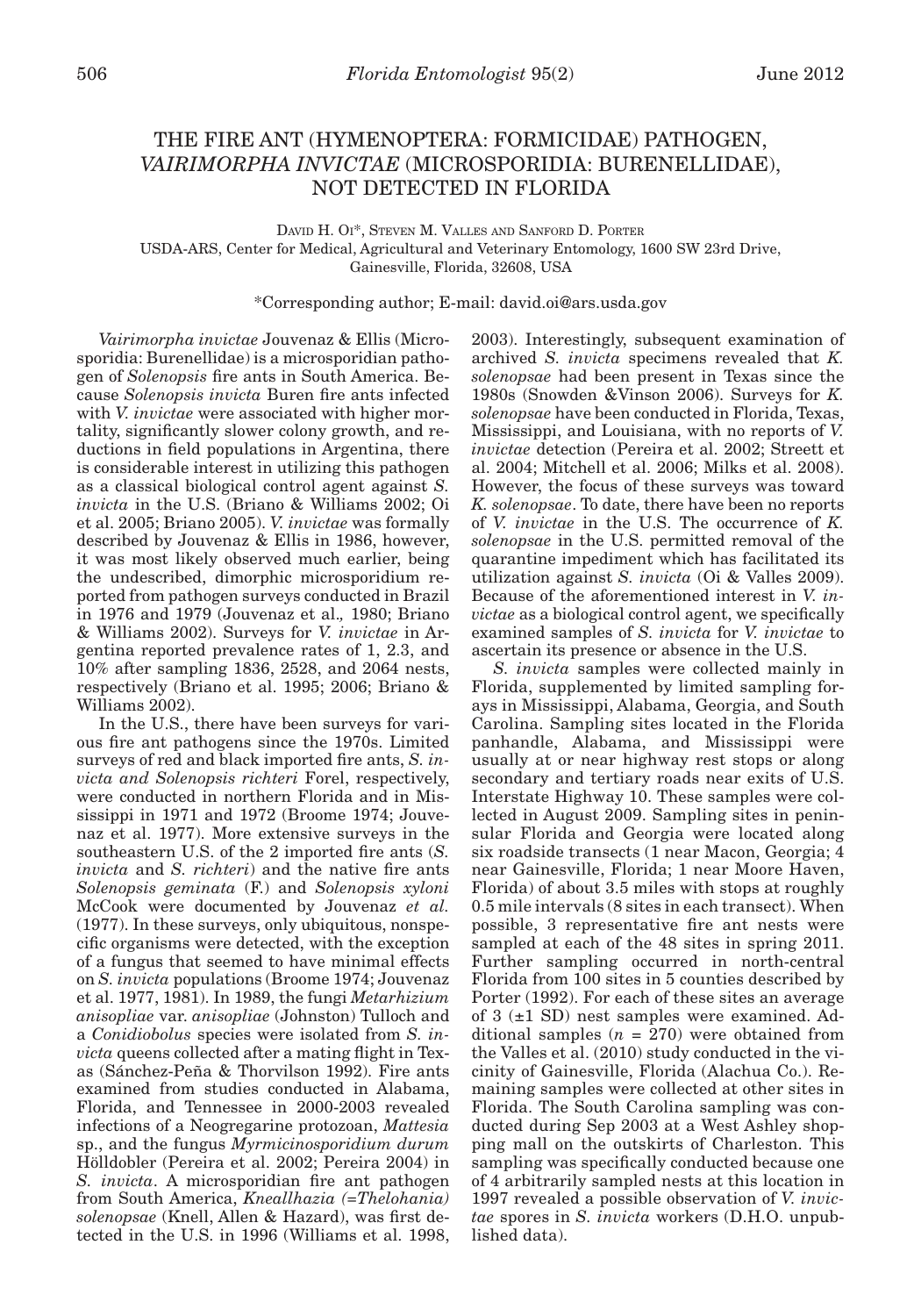Adult worker ants were collected by inserting a vial into a *S. invicta* nest for several minutes which allowed swarming ants to fall into the vial. Vial interiors were coated with talcum powder or fluon (Daikin-Polyflon PTFE D-210, Daikin America, Orangeburg, New York) to prevent ants from escaping. Ants were immediately preserved in 95% ethanol or chilled then frozen alive. Approximately 10-50 ants per nest were examined for *V. invictae* spores by phase-contrast microscopy or by PCR assay (Valles et al. 2004; Oi et al. 2005). For nests sampled along transects in peninsular Florida and Georgia and in north-central Florida, approximately 10 ants per nest were combined per sampling site and there were usually 3 nests per site. In addition to *V. invictae*, the presence of *K. solenopsae* was also documented, and percentages of polygyne nests at some sampling sites were estimated visually or by PCR assay (Oi et al. 2004).

*V. invictae* was not detected in any of the *S. invicta* nest samples (Table 1). A total of 1016 samples (i.e., colonies) were examined from 170 sites located in 21 counties among 5 states. The majority of the sampling sites (91%) and nest samples (83%) were from Florida. While social form (i.e. monogyny or polygyny) was not determined for all sites, polygyny was present at 64% of the 114 sites where it was assessed, with an average of  $50.6\%$  ( $\pm 29.8\%$  SD) of the nests being polygyne at the polygynous sites. Polygyny has been associated with higher incidences of pathogen infections in *S. invicta* (Valles et al. 2010). While it is

conceivable that the roadside habitats that were predominantly sampled may not be conducive to *V. invictae* infections, another fire ant infecting microsporidium, *K. solenopsae*, was detected in 14.5% (147/1016) of the samples, which is within the 10-31% prevalence reported for *K. solenopsae* in surveys in Mississippi, Louisiana, and Texas (Streett et al. 2004; Mitchell et al. 2006, Milks et al. 2008). Thus, our methods, which were similar to procedures used to detect both microsporidia in South America (Valles et al. 2004; Briano et al. 1995), should have been sufficient to detect *V. invictae* in the Florida survey. Furthermore, all PCR reactions included positive controls to verify the proper function of the test. In our search for *V. invictae*, there is no evidence of this microsporidium being established in *S. invicta* populations in the U.S. As a result, importation and establishment of *V. invictae* in U.S. populations of *S. invicta* remains an important research goal that would add another natural enemy of this invasive ant (Porter 1998).

#### **SUMMARY**

Surveys were conducted to search specifically for the microsporidian pathogen *Vairimorpha invictae* in red imported fire ants (*Solenopsis invicta*), in the U.S. *V. invictae* was not detected in any of the 1,016 nest samples collected in 21 counties located in 5 states. A majority of samples (83%) originated from Florida. Despite the absence of *V. invictae*, another microsporidum, *K. solenopsae*,

Table 1. Number of *Solenopsis invicta* sites and nest samples per county with *Varimorpha invictae* and/or *Kneallhazia solenopsae*.

| State (County)              | No. Sites      | No. Nest<br>Samples | V. <i>invictae</i> | No. Samples with No. Samples with<br>K. solenopsae |
|-----------------------------|----------------|---------------------|--------------------|----------------------------------------------------|
| Alabama (Baldwin)           |                | 23                  |                    |                                                    |
| Alabama (Mobile)            |                | 24                  |                    |                                                    |
| Georgia (Crawford)          |                | 17                  |                    |                                                    |
| Florida (Alachua)           | 51             | 428                 |                    | $89^{1}$                                           |
| Florida (Bradford)          |                | 8                   |                    |                                                    |
| Florida (Citrus)            | з              | h.                  |                    |                                                    |
| Florida (Columbia)          |                | 9                   |                    |                                                    |
| Florida (Escambia)          |                | 21                  |                    |                                                    |
| Florida (Gilchrist)         |                | 12                  |                    |                                                    |
| Florida (Glades)            |                | 25                  |                    |                                                    |
| Florida (Holmes)            |                | 19                  |                    |                                                    |
| Florida (Lake)              |                | 3                   |                    |                                                    |
| Florida (Levy)              | 14             | 43                  |                    | 71                                                 |
| Florida (Marion)            | 42             | 148                 |                    | 41                                                 |
| Florida (Putnam)            | 9              | 25                  |                    |                                                    |
| Florida (Santa Rosa)        | 3              | 63                  |                    |                                                    |
| Florida (Sumter)            | 2              |                     |                    |                                                    |
| Florida (Union)             | 9              | 23                  |                    |                                                    |
| Mississippi (Harrison)      | $\overline{2}$ | 36                  |                    |                                                    |
| Mississippi (Jackson)       | 3              | 64                  |                    | 3                                                  |
| South Carolina (Charleston) |                | 13                  |                    |                                                    |
| Totals:                     | 170            | 1016                |                    | 147                                                |

1 Based partly on 260 (Alachua Co.) and 10 (Levy Co.) samples that were from the same collections used in Valles et al. (2010) in which 22.5% of the samples were infected with *Kneallhazia solenopsae*.